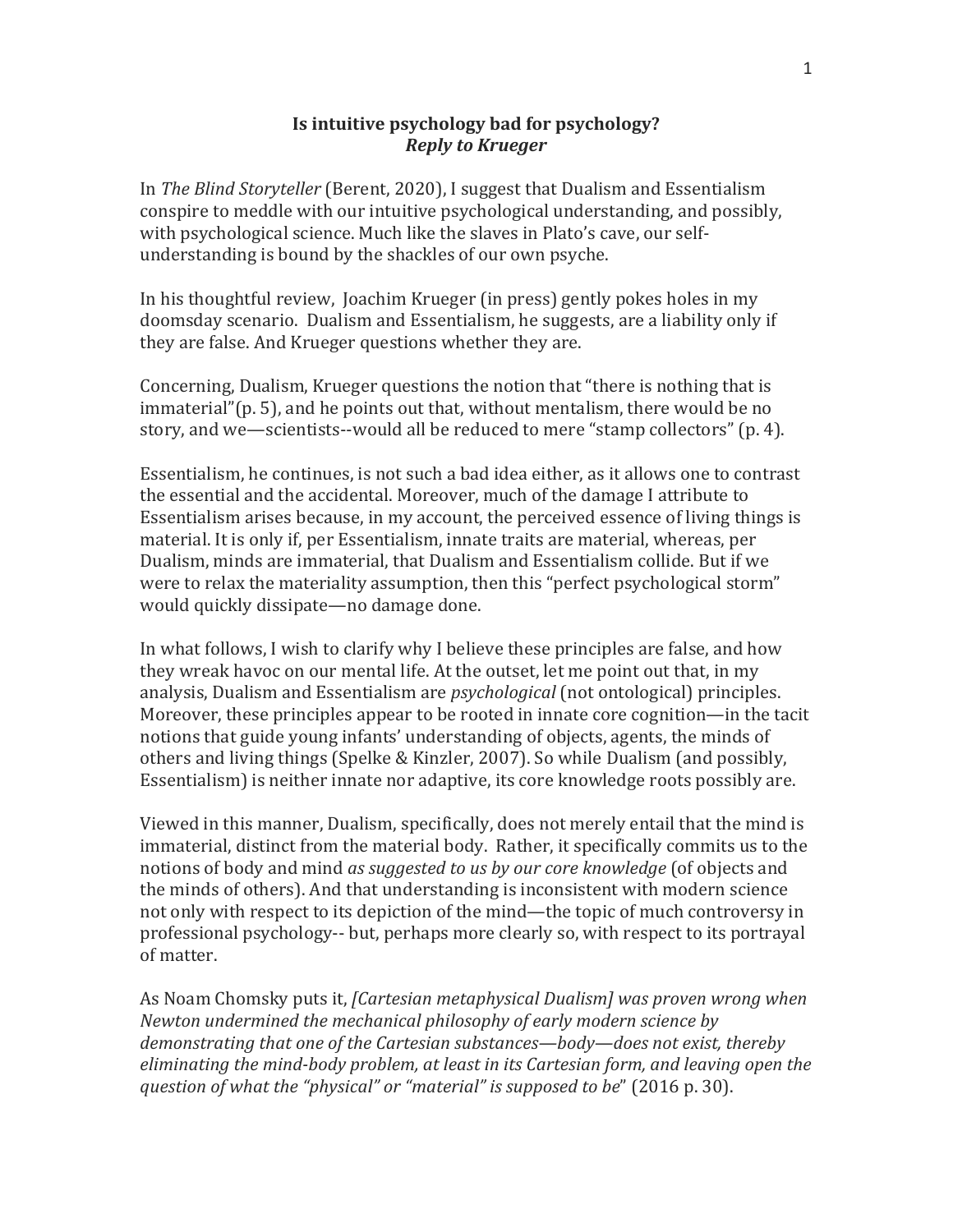"Matter", here, is the presumption that physical bodies can only interact by contact, and Newton's discovery of gravity—a force that applies at a distance—showed this notion to be wrong, to Newton's own dismay, and the chagrin of his contemporaries. Modern day children are equally dismayed, and the reason is clear: gravity violates our core knowledge that objects interact by contact—a belief seen already in newborn infants. Intuitive Dualism embodies this premise, and for this reason, it is false. 

Given that our understanding of the mind arises, in part by contrast to "matter", and since our understanding of "matter" is plainly false, the intuitive notion of "mind" is highly suspect as well. So putting aside Krueger's ontological question of whether "there is nothing but matter" (which I do not aspire to settle), the psychological notion of Dualism is clearly false.

By the same token, psychological Essentialism, concerns our intuitive understanding of biological inheritance. While people can certainly talk about the essence of diverse kinds—biological or not (e.g., the essence of America), I propose that, when it comes to *biological inheritance* specifically, here, we view the essence as not only immutable but also as material. I discuss a large literature (from past and recent findings) to support this proposal.

Is this intuitive notion of Essentialism false? The materiality bit—at least in the broad sense that the essence must form part of the physical body—certainly isn't (although the intuitive and scientific notions of "matter" differ). But modern evolution tells us that our view of essence as *immutable* is clearly wrong, and it is this presumption that is to blame for much of our troubles with the notion of biological evolution, much like our intuitive notion of "object" derails our understanding of Newtonian physics, let alone quantum mechanics (e.g., Shtulman, 2017).

So it appears that our intuitive notions of Dualism and Essentialism are indeed false. And if our intuitive understanding of our own psyche is channeled through the prism of these two principles, then our conclusions are bound to be skewed.

In *The Blind Storyteller,* however, I show that our psychological troubles arise not only from the shortcomings of each principle, individually, but, primarily from their collision. If Essentialism demands that innate biological traits be material, and if per Dualism, minds are immaterial, then two psychological biases should follow. First, people should be negatively biased against the innateness of psychological traits that they attribute to the mind—this is the case for epistemic states (ideas, such as "helping others is good", "objects are cohesive")—people should deny that knowledge of such propositions *could be* possibly innate. Second, people should be positively biased to assume that traits that are readily linked to the body *are* innate—the presumed innateness of facial expressions of emotions is a case in point. Throughout the book, I document these very biases in a wide array of cases.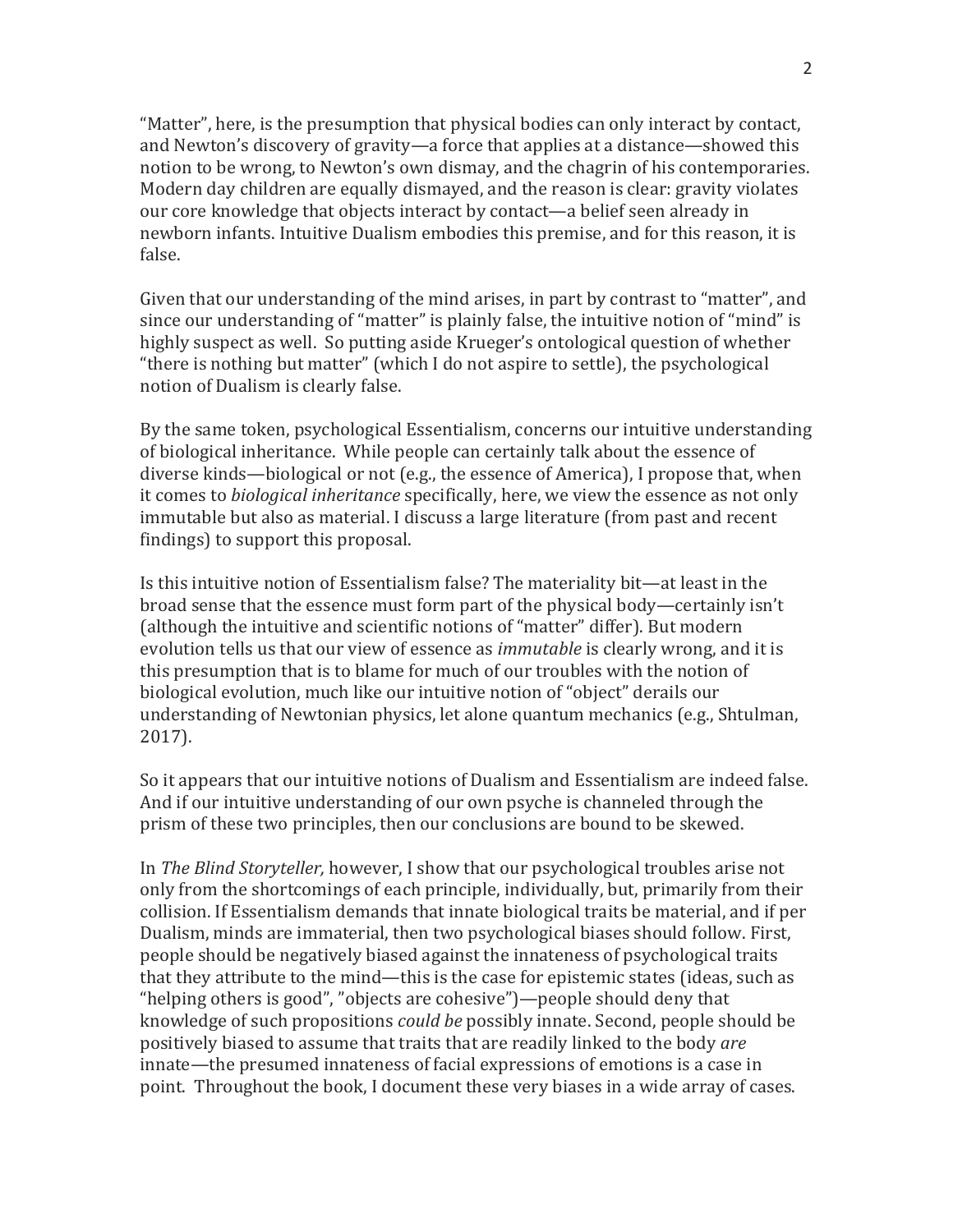If Dualism and Essentialism wreak havoc on laypeople's self-understanding, and if people are scientists, could similar biases taint scientists? Although my concern is firmly with laypeople, there are interesting parallelisms between laypeople's intuitions and the corresponding debates in psychological science. Since Krueger touches on these issues, I briefly respond.

Krueger believes that "soft dualism shows itself whenever we talk about the brain and mental life". He points out, that without mentalism, we would have no satisfactory story of what brain activation means, reducing us all to mere "stamp collectors". 

While I agree that it is, indeed, the cognitive (mental) "horse" that pulls the neuroscience "cart", from this it doesn't follow that cognitive science entails "soft dualism" any more than chemistry is "dualist physics". Indeed, just as "matter" acquires distinct meanings in naïve physics and science, so does "mind" have different interpretations in naïve psychology and cognitive science. The scientific notion of "mental" assumes that *mental structures are physically realized* (Fodor & Pylyshyn, 1988)-- they correspond to putative brain structures. "Mental", then, is merely a level of analysis, not a commitment to mind-matter Dualism.

A similar tension also arises in the literature on the innateness of emotional facial expressions. My "beef" here is not with insufficient innateness, as Krueger assumes. I don't claim that the facial expressions of emotions are innate. Rather, my real qualm is with the presumption that emotions *are* facial expressions, and thus, the question of innate emotions is a question about innate facial expressions.

Why does the affective science literature often conflate the two? As it turns out, laypeople presume the same—they equate emotions with bodily  $(e.g., facial)$ expressions, which they presume are innate (Berent, Barrett, & Platt, 2019). Perhaps this correspondence is not coincidental.

So these two examples—from cognition and affective science—reveal an interesting parallelism between some of the burning debates in psychological science and laypeople's intuitions. Whether this correlation reflects causation is not for me to say. But this correspondence certainly gives reason for concern. Putting psychological science asides, I believe that, when it comes to our intuitive psychology, our reasoning is systematically biased, and our mistakes arise from the false presumptions of Dualism and Essentialism.

I wish to thank Ioachim Krueger for his attentive reading of my book, his kind words of praise, and his constructive criticism. It is through such measured critiques that we learn, reconsider our positions, and advance science.